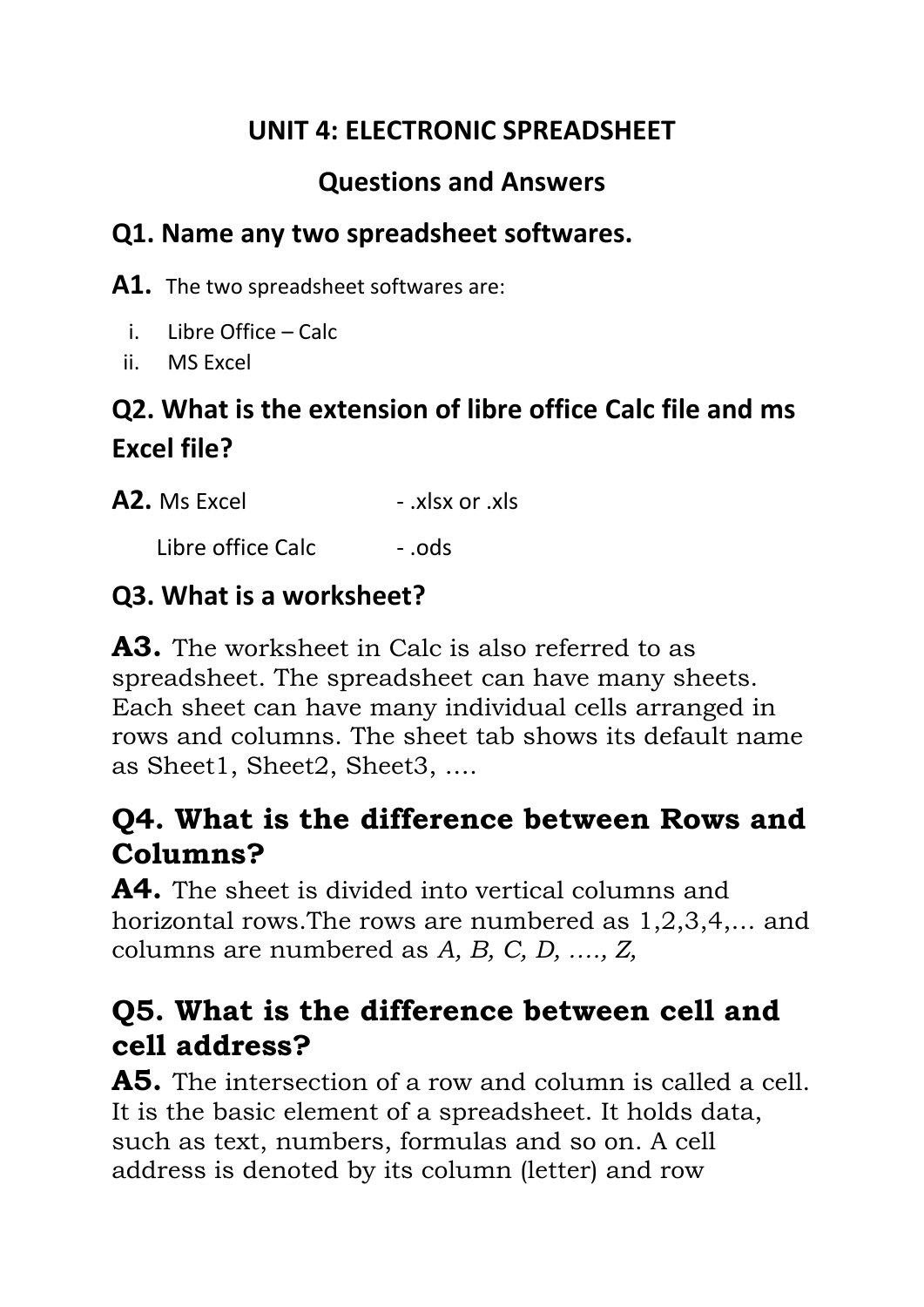number. For example, D4, E9, Z89 are the valid example of cell address.

# **Q6. What is an Active cell?**

**A6.** In a spreadsheet, cell is the place where we enter the data. The selected or activated cell is called as active cell.

#### **Q7. What are the different type of operators used in Libre office Calc? A7.**

**Operators** are symbols used in a formula to define the relationship between two or more cell references, or between two or more values. Below are some operators used in Libre Office Calc:

| Operator                                  | Formula        | <b>Result</b> |
|-------------------------------------------|----------------|---------------|
| Addition (+)                              | $= 23 + 6$     | 29            |
| Subtraction                               | $= 0 - 6$      | - 6           |
| Multiplication (*)                        | $= 9*6$        | 54            |
| Division $\left(\frac{\ }{\ }{\ }\right)$ | $= 88/8$       | 11            |
| Exponentiation $(^{\wedge})$              | $= 2 \times 5$ | 32            |

## **Q8. Define Relative referencing, Mixed referencing and Absolute referencing. A8.**

- **a) Relative referencing:** When we drag the formula downwards in columns, the row number of the cell address gets one added. In the same way, when you drag the formula horizontally from the left to the right column, the column name of the cell address is added on to the next column letter.
- **b) Mixed referencing:** As we have seen, when we drag the formula, row number or column name get change in relative reference. To overcome this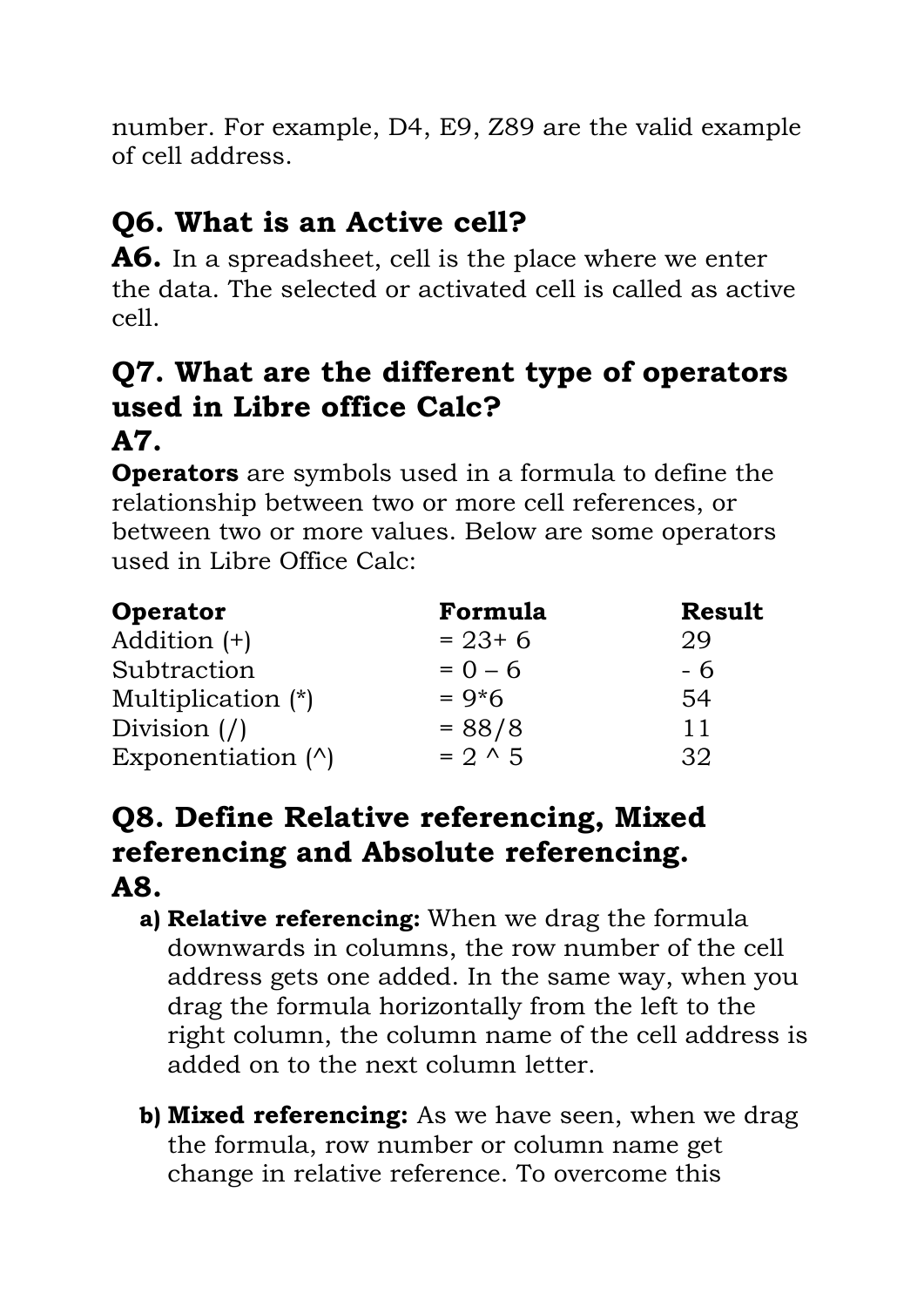problem , In **Mixed Referencing**, the \$ sign is used before row number or column name to make it constant. For example *H2+C\$14* (To make row 14 constant) *or H2+\$C14* (To make column C constant)

**c) Absolute referencing:** In Absolute referencing, a \$ symbol is used before the column name as well as row number to make it constant in any formula. For example, **\$C\$12**, **\$D\$5**, etc. In this case, even if you drag your formula in any direction, the cell name remains constant.

## **Q9. What are the advantages of using Chart in Libre Office Calc?**

**A9.** Advantages of using Chart in Libre Office Calc are as follows:

- a) It is much easier to understand.
- b) With the help of a chart, data and information can be presented in an attractive manner.
- c) A chart is more impressive and informative